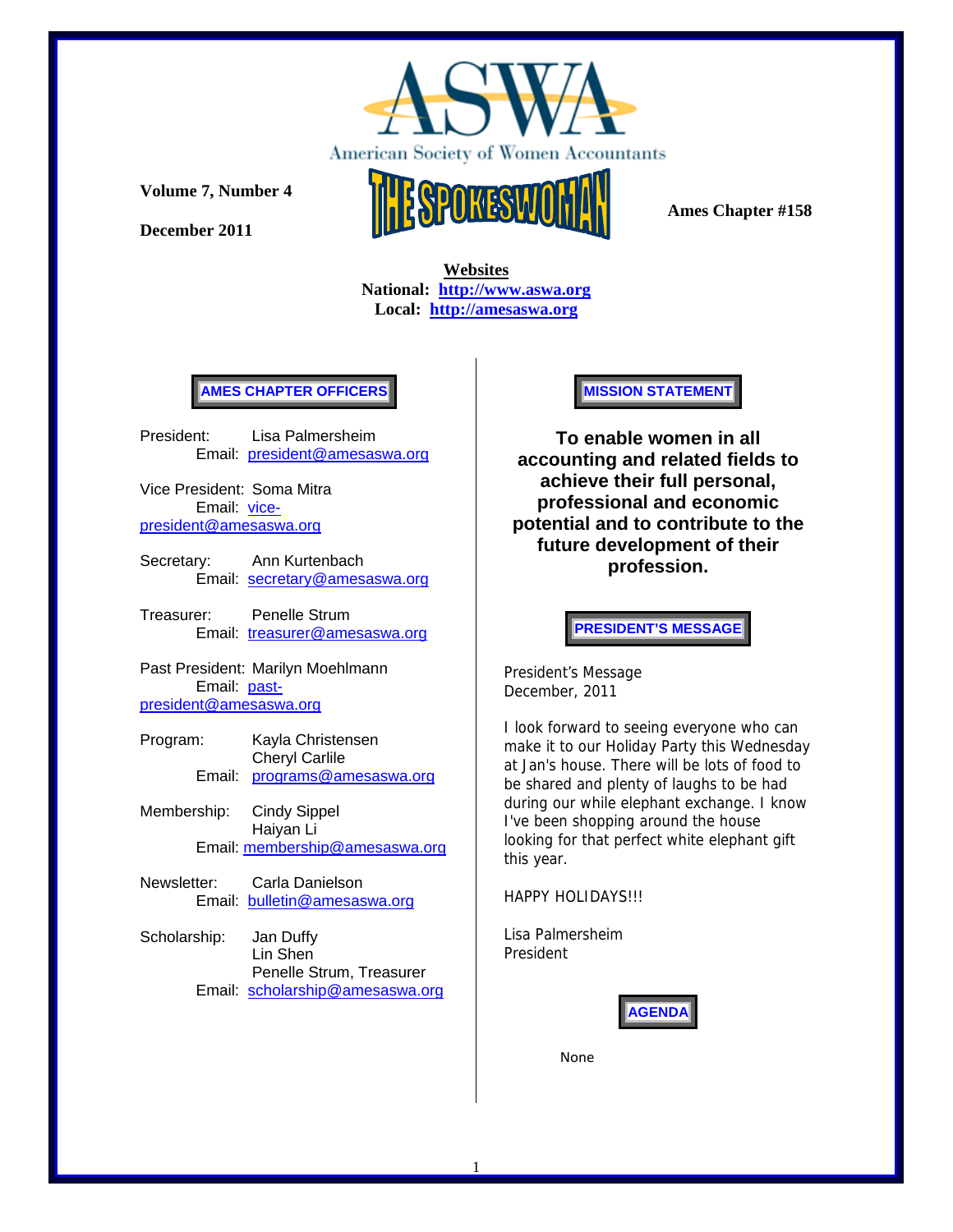

**December 2011** 



 **Ames Chapter #158** 

 **Websites National: http://www.aswa.org Local: http://amesaswa.org**

**MEETING INFORMATION** 

| Date:     | <b>Wednesday, December 14</b>                                                                                                                                 |  |
|-----------|---------------------------------------------------------------------------------------------------------------------------------------------------------------|--|
| Time:     | 6:00 PM                                                                                                                                                       |  |
| Dinner:   | Jan will have some nice<br>warm soup for us. Please<br>indicate in your RSVP if<br>would like to bring hors<br>d'oeuvres, dessert, bread<br>or wine to share. |  |
| Location: | Jan Duffy's house<br>3014 Roxboro Dr<br>Ames. IA 50014                                                                                                        |  |

**RSVP: An e‐vite was sent out**

**515‐708‐0509** 

**\*\*We will be doing a white elephant gift exchange if you would like to participate.**

**\*Directions: North from campus on Stange Road to Bloomington Road. West (left) on Bloomington to the first right which is Chilton. North (right) on Chilton to the second left which is Roxboro. Turn west (left) onto Roxboro. It's the third house on the left. Must park on the North side of the street or you will get a ticket!**

# **NOVEMBER 2011 MINUTES**

November Minutes American Society of Women Accountants Ames Chapter #158 Membership Meeting November 16, 2011

Call to Order: The November Membership Meeting of Ames Chapter #158 was called to order by President Lisa Palmersheim in Ames at 7:47 p.m. on Wednesday, November 16, 2011. Those in attendance were members Cheryl Carlile, Kayla Christensen, Jan Duffy, Linda Herman, Ann Kurtenbach, Haiyan Li, Soma Mitra, Marilyn Moehlmann, Catherine Mulder, Lisa Palmersheim, Stephanie Roscoe, Sue Rybolt, Theresa Samson, and Lisa Shen. A quorum was present.

Minutes: Stephanie Roscoe moved and Jan Duffy seconded that the September minutes be approved. Motion carried.

Treasurer's Report: Stephanie Roscoe, filling in for Treasurer Penny Strum, presented the treasurer's report for October. The Scholarship Account earned \$2.07 in interest. Net income from the joint meeting with the Des Moines chapter was \$37.87. Dues income was \$61.50. A \$500 check was written to the National Education Foundation and taken to the Annual Conference. The October 31<sup>st</sup> balance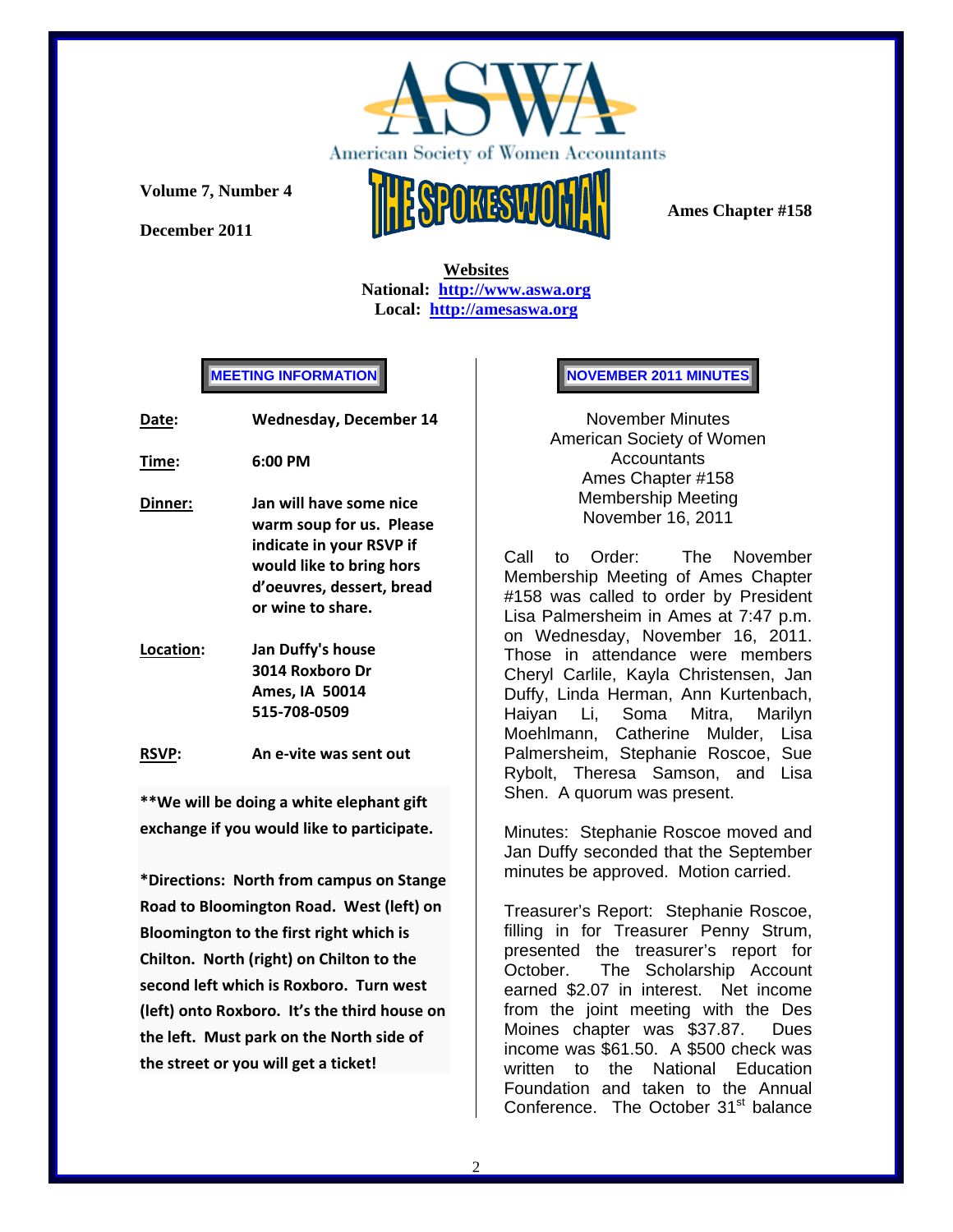

**December 2011** 

 **Ames Chapter #158** 

 **Websites National: http://www.aswa.org Local: http://amesaswa.org**

in the General Account was \$16,156.90 and the balance in the Scholarship Account was \$5,307.09. The treasurer's report has been placed on file for review.

# Committee Reports

Membership: Haiyan Li reported that we have 30 active members. Upcoming Networking Luncheons are January 12<sup>th</sup> at Panera Bread, February 28 at The Café, and March  $9<sup>th</sup>$  at Hickory Park.

Program: Kayla Christiansen reported that our December meeting will be our annual holiday party. Jan Duffy will host the party at her house. The date was<br>moved from December  $21^{st}$  to moved from December 21<sup>st</sup> to<br>December 14<sup>th</sup>. Bring a wrapped\_gift Bring a wrapped gift. for the gift exchange. Jan will provide the soup. A sign-up sheet was passed around and Jan will create a Doodle for sign up.

Our annual planning meeting is July, not June. We have five meetings scheduled with CPE. Our goal is have seven meetings per year which would qualify for CPE. A discussion ensued as to what qualifies for CPE credit.

## Bulletin: No report.

Scholarship: Jan Duffy reported that she will get the application out within two weeks. The Scholarship Committee will collect the applications and present them at the January meeting. Currently, there is a January  $1<sup>st</sup>$  deadline for the scholarship applications. Jan will check to see when the National deadline is and will move the deadline to submit applications to February  $1<sup>st</sup>$  if possible. If the application deadline is moved to February  $1<sup>st</sup>$ , the applications will be presented at the February meeting.

Do we want to transfer money from the General Account to the Scholarship Account? This will be an agenda item at our January meeting.

Jan reported that she would like our ASWA Chapter to host a 4 hour conference for Treasurers of Not For Profit Organizations. She suggested charging \$75 per person with a goal of 100 attendees.

Outreach: Karen Jacobsen and Brenda O'Neall-Smith were not present. Cheryl Carlile reported that the Boys and Girls Club and YSS are still very interested in the Financial Literacy Program and would like to pick out a module for ASWA to present.

## Old Business:

ASWA Annual Conference: Kate Mulder and Soma Mitra reported on their experiences at the National Conference in Charlotte, North Carolina. Soma appreciated receiving our chapter's complementary registration. Kate is our National Vice President and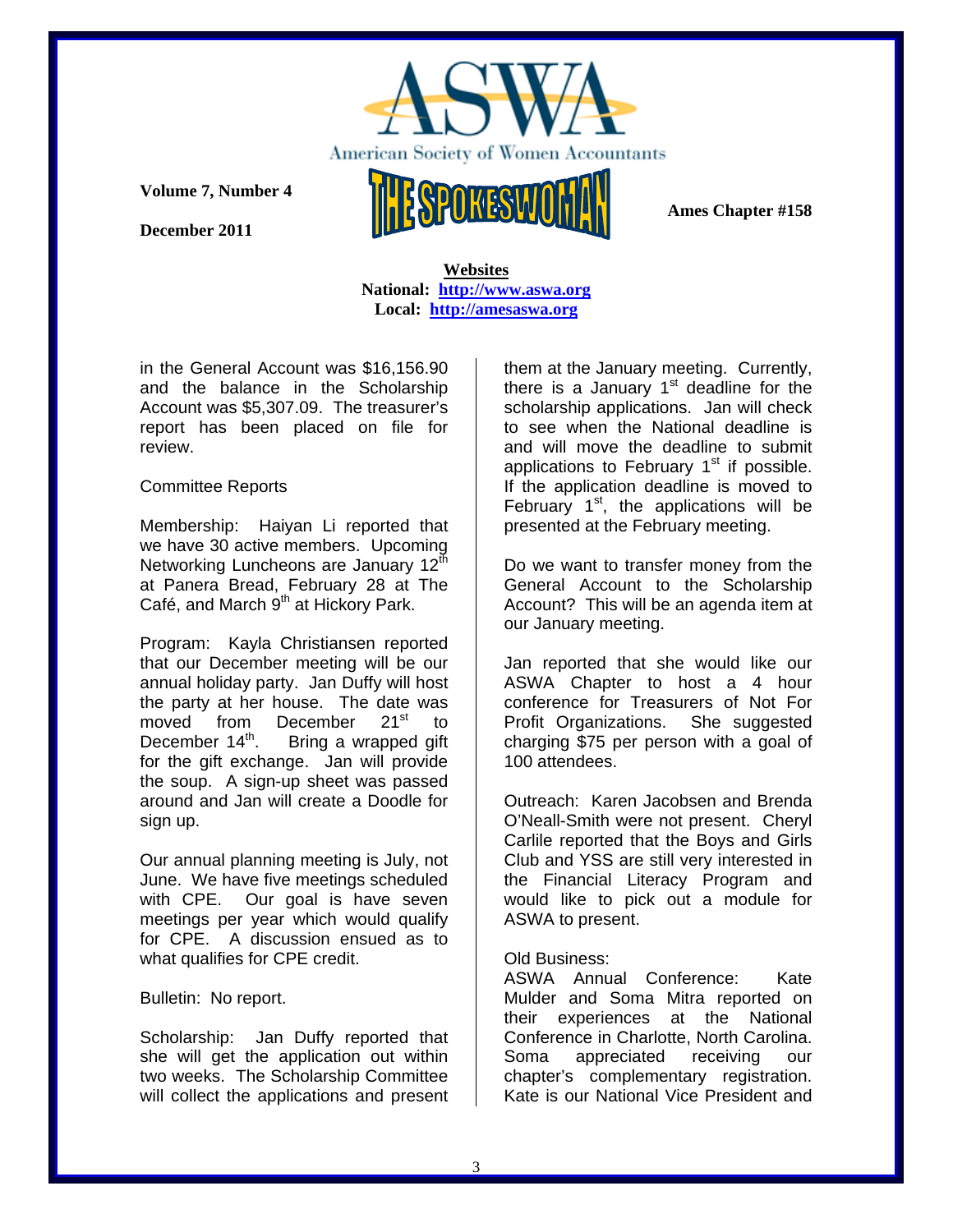

**December 2011** 

 **Ames Chapter #158** 

#### **Websites National: http://www.aswa.org Local: http://amesaswa.org**

nominated our chapter for the Chapter Achievement Award and we were chosen for this award. Soma accepted this award for our chapter at the Awards Luncheon. We received a "Chapter Achievement Award 2011" patch. We also received the National Membership Award 2010-2011 which is an award for 90% member retention.

#### New Business:

ASWA Focus Group: Kate reported that the National ASWA organization would like ASWA members to participate in focus groups of up to 20 people. This would take place some evening or a Saturday. We would need to watch a You Tube presentation in preparation and our board members would act as facilitators. We would then report back to the National Executive Committee. Kate will draft an e-mail and send out to the membership. Possibly we could do this during a membership meeting. Kayla will check to see if Toni Bright will be available to present a program at our January meeting. The offer has already been extended. If she will not be presenting, we could conduct the focus group at our January meeting. Otherwise, Kate will choose three dates and let members respond.

Announcements: Stephanie reported that Indian Creek Country Club in Nevada manager, Sherry Newsome, is a PGA professional and she is offering her services. Women's League is on Wednesdays and we could play the first four holes and she would give tips and help with golf techniques. Do we want to have a meeting there in the future?

Adjournment: Meeting Adjourned at 8:30 p.m.

Respectfully submitted, Ann Kurtenbach, Secretary

**SCHOLARSHIP NEWS** 

None

**PROGRAM SCHEDULE** 

**A big thanks to Jan for hosting the Holiday Party!**

**We will hold a focus group meeting on "The Face of ASWA" on Jan. 18th for our monthly meeting. See Evite for location.**

**February:** Abhi Rao, Communications Specialist from Iowa State University will present "Tips on Good Email vs. Bad Email"

**March:** We will have a joint meeting with the Institute of Management Accountants. Lisa Palmersheim will present "Behavioral Interviewing".